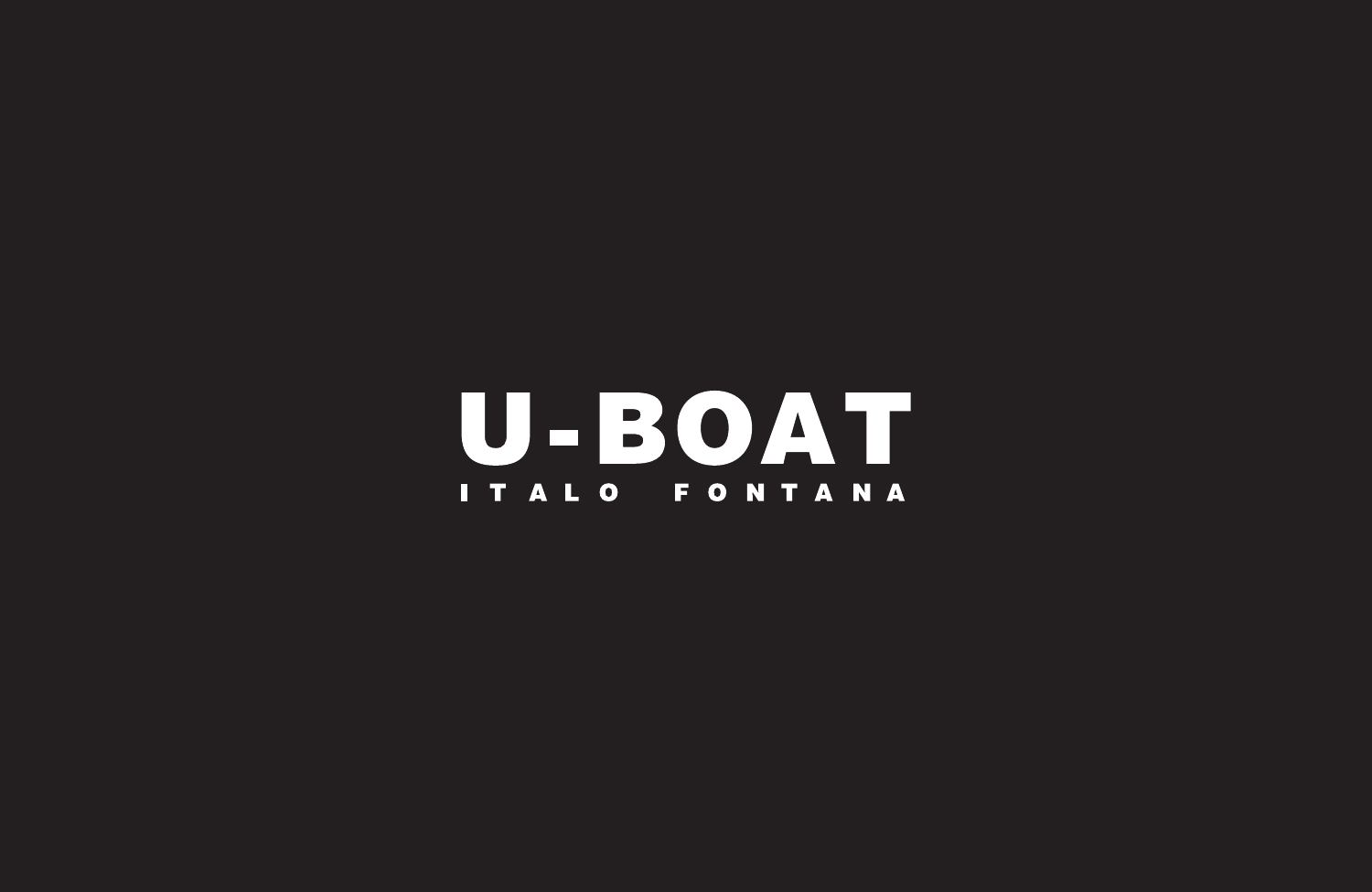

# WE CONGRATULATE YOU ON THE PURCHASE OF THIS U-BOAT WATCH. IN THIS BOOKLET YOU WILL FIND THE INSTRUCTIONS FOR USE, THE TECHNICAL DETAILS AND THE WARRANTY BOOKLET. WE KINDLY INVITE YOU TO REGISTER YOUR WATCH ON OUR OFFICIAL WEB SITE IN THE U-CLUB AREA, DEDICATED EXCLUSIVELY TO THE U-BOAT WATCHES OWNERS AND GAIN ACCESS TO FURTHER BENEFITS AND PREVIEWS ON OUR LATEST NEWS, EVENTS AND OFFERS.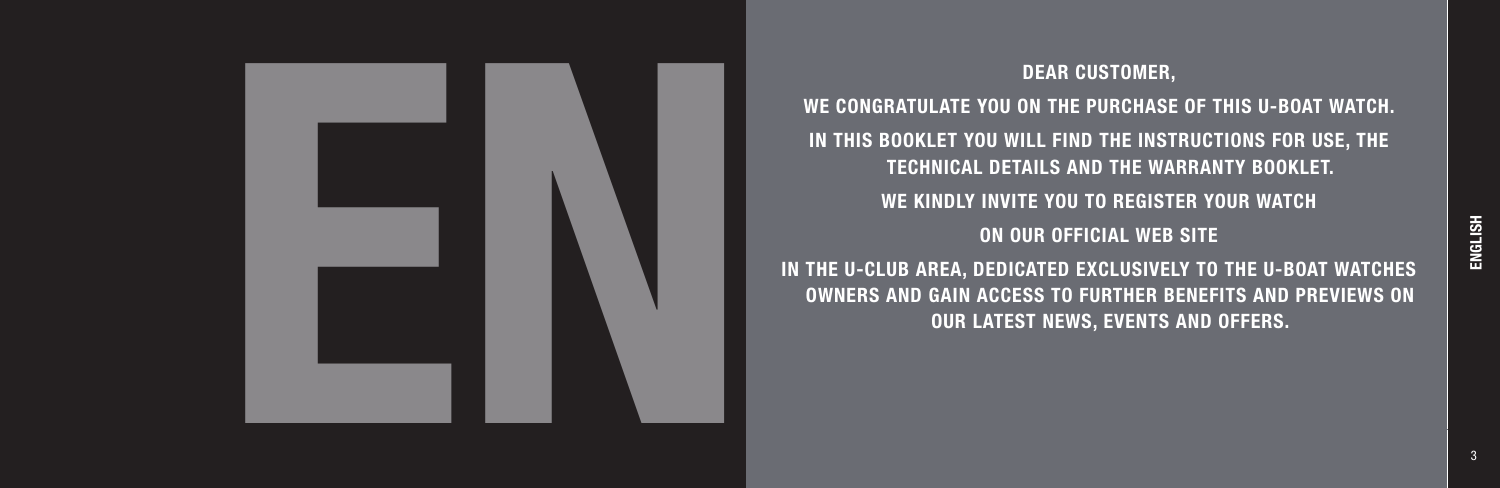

### WATCH FUNCTIONS.

## **A** CAP CROWN

**B B1** CROWN EXTRACTION BUTTO C CROWN<sup>(IT</sup> **D** START/STOP CHRONOGRAPH **E** RESET **F** HOUR HAND **G** MINUTE HAND **H** SECOND HAND (if fitted) **I** CHRONOGRAPH SECOND COUNTER **L** CHRONOGRAPH MINUTE COUNTER **M** CHRONOGRAPH HOUR COUNTER N 24 HOUR INDICATO <sup>O</sup> DATE (iF fitted) (iF fitted)



ENGLISH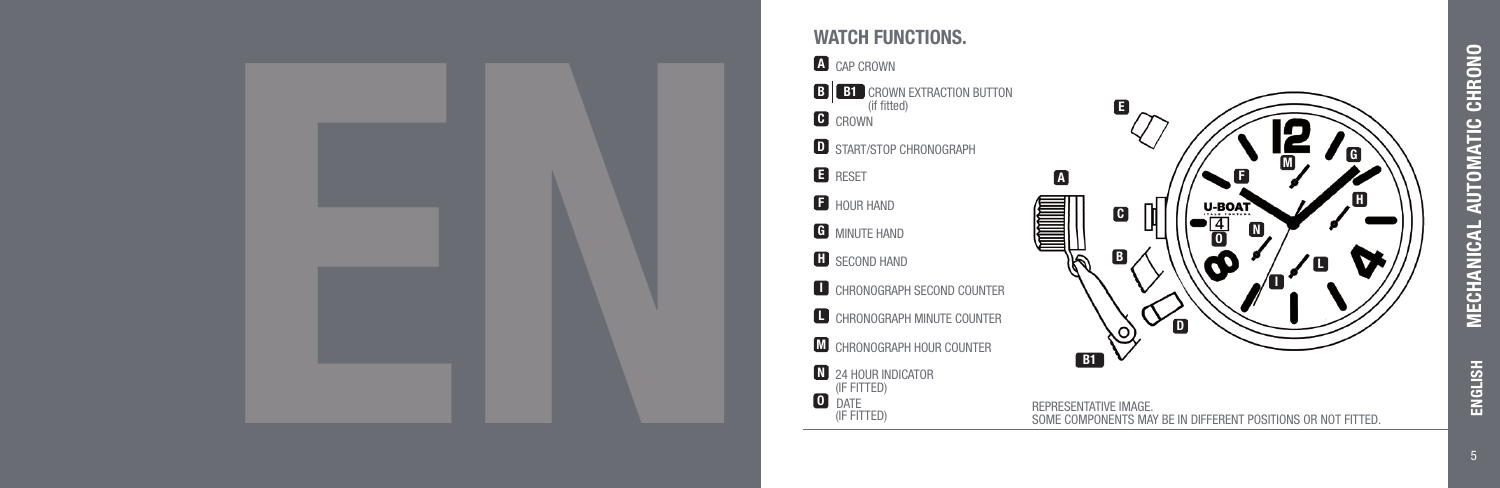

#### INSTRUCTIONS FOR USE.

**1.** Unscrew the cap crown  $\blacksquare$  to gain access to the crown  $\blacksquare$ .

**POSITION 1** to wind and start the watch by turning the crown  $\blacksquare$  clockwise.

**POSITION 2** press button  $\mathbf{B}$   $\mathbf{B}$  (if fitted) ( $\mathbf{B}$  incorporated in the cap crown FIRST CLICK holder  $\blacksquare$ ) to move the crown  $\blacksquare$  into position 2 (first click). Turn the crown  $\blacksquare$ holder **a**) to move the crown **G** into p<br>clockwise to set the date **O** (if fitted).

\*For the models which do not have the crown release system,carefully pull the crown right out to the first click. \*CAREFULLY READ THE INSTRUCTIONS ON PAGE 93.

**POSITION 3** press button  $\mathbf{B}$   $\mathbf{B}$  (if fitted) ( $\mathbf{B}$  incorporated in the cap crown holder  $\mathbf{A}$ ) SECOND CLICK again to move the crown  $\blacksquare$  into position 3 (second click). Use indicator  $\blacksquare$ for correct date change  $\blacksquare$ .

\*For the models which do not have the crown release system, carefully pull the crown right out to the second click.

2. Fully depress the crown  $\blacksquare$  to move it back into the neutral position. Carefully screw in the cap crown  $\blacksquare$  until firmly in place.

ENGLISH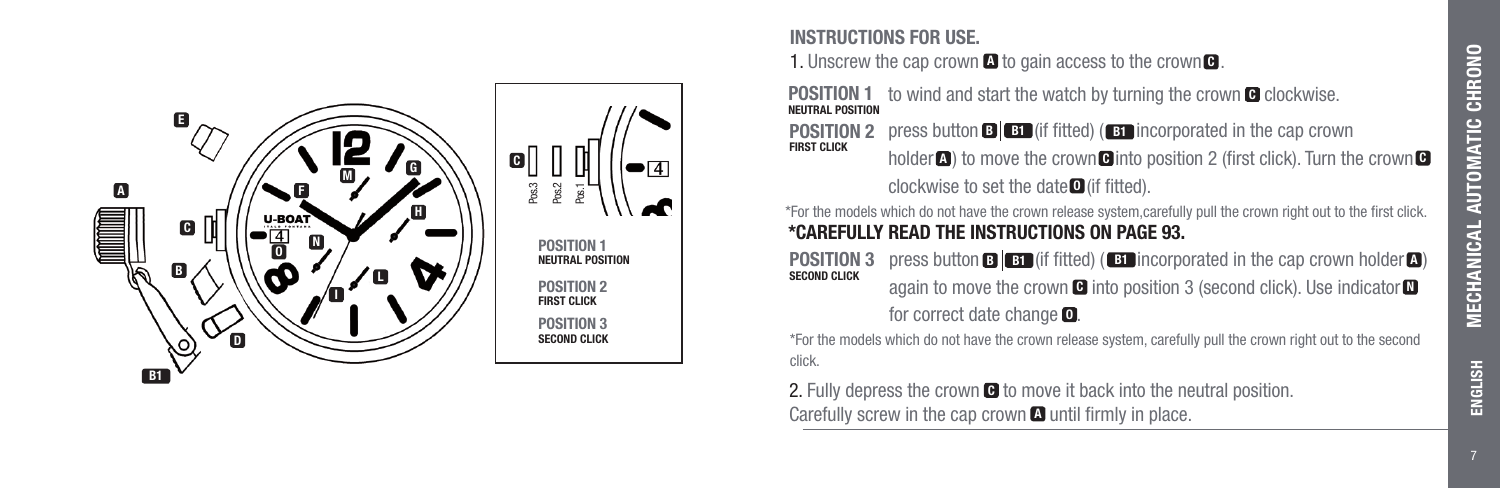

### \* IMPORTANT

To prevent misalignment or breakage of the date wheel when setting the date, make sure that:

1. during manual adjustment of the date  $\Box$ , hour hand  $\Box$  is not pointing between 9pm and 3am (check the 24 hour hand  $\blacksquare$ ).

2. the day indicated by the date indicator  $\blacksquare$  is aligned with the window (see illustration on page 64).

3. take the crown  $\blacksquare$  out to the second click, move the hand  $\blacksquare$  to 3 pm, depress the crown  $\blacksquare$  to the first click and move the date indicator  $\blacksquare$  to the desired date and check the alignment as indicated in point 2 above.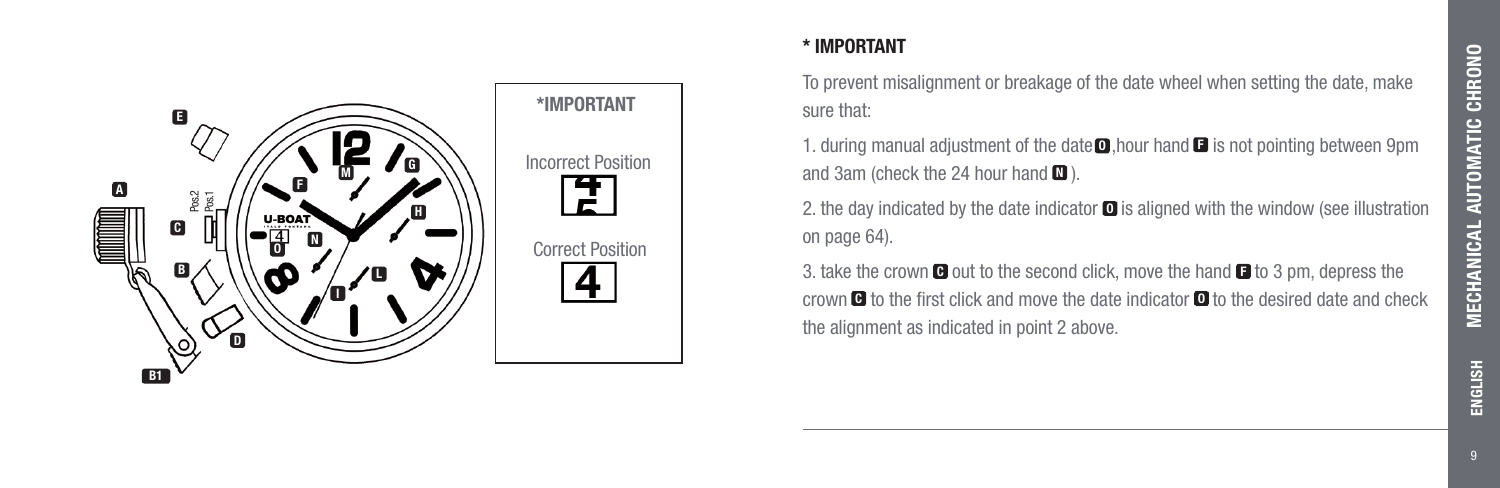#### CHRONOGRAPH OPERATION INSTRUCTIONS

Press button  $\blacksquare$  to start the chronograph and the hour/minute totalizer. Press button  $\Box$  again to stop the chronograph and read the elapsed times. Press button **D** to start the chronogr<br>Press button **D** again to stop the chr<br>Press button **O** to reset the counter.